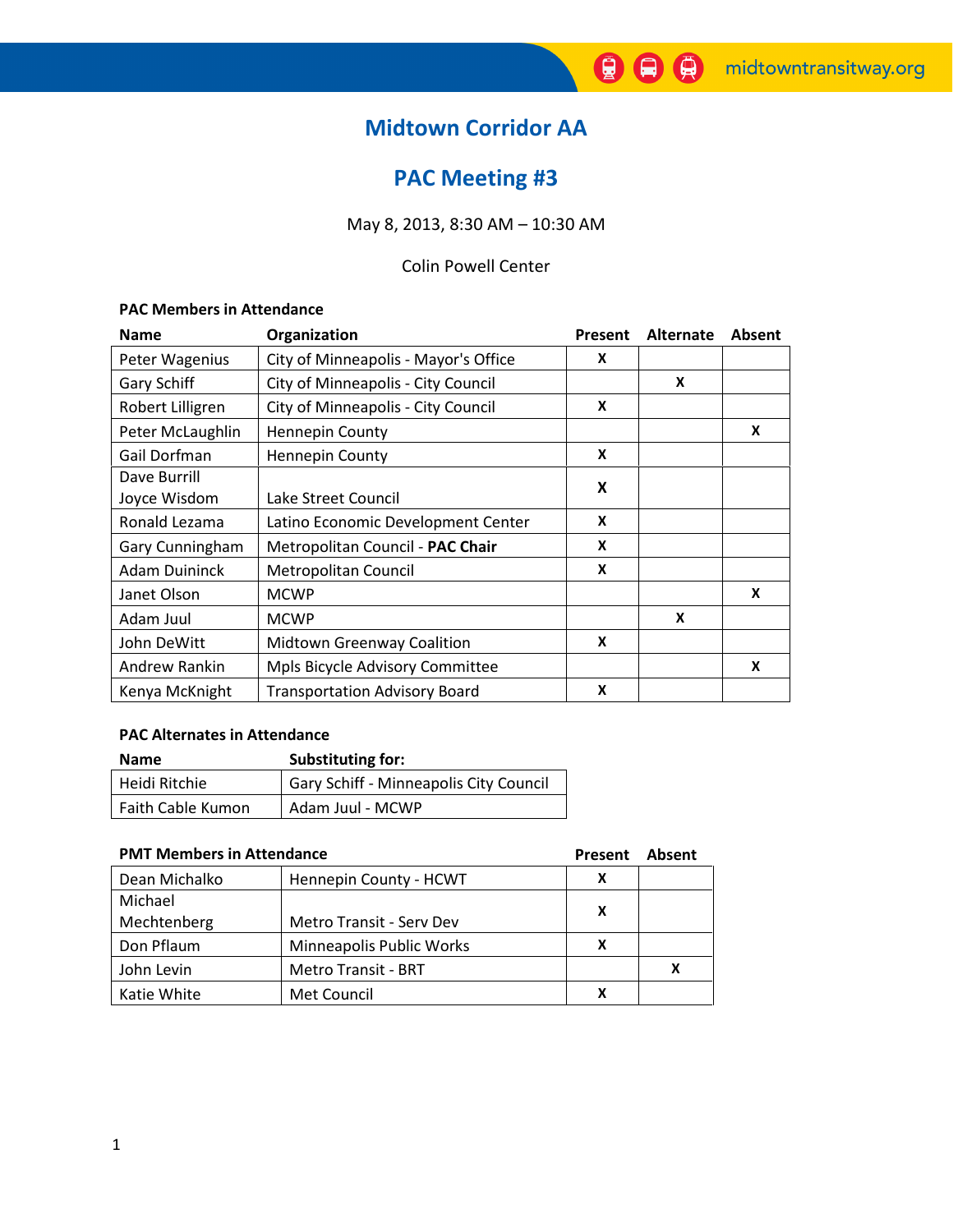#### OTHER ATTENDEES

| <b>Name</b>    | Organization                      |
|----------------|-----------------------------------|
| Rebecca Harnik | <b>Midtown Greenway Coalition</b> |
| Mike Wilson    | CIDNA rep to CAC                  |

#### CONSULTANTS

| <b>Name</b>     | Organization |  |  |
|-----------------|--------------|--|--|
| Joe Kern        | <b>SRF</b>   |  |  |
| Mona Elabbady   | <b>SRF</b>   |  |  |
| Charleen Zimmer | ZAN          |  |  |
| Liz Heyman      | <b>SRF</b>   |  |  |
| Lisa Rasmussen  | KHA          |  |  |

## Meeting Notes

#### 1. Introductions

• Councilmember Gary Cunningham, PAC chair, welcomed attendees and had participants introduce themselves.

9)

#### 2. Purpose and Need

- Mike Mechtenberg gave a quick summary of the final Purpose and Need Statement. He asked for questions/comments; none were given.
- Gary Cunningham asked for a motion to approve the Purpose and Need Summary. The motion was made and the final Purpose and Need Summary was unanimously approved.

#### 3. Universe of Alternatives and Initial Screening

- Mike Mechtenberg gave a presentation on the project's universe of alternatives and the initial screening process. He clarified that the scoring process went as follows:
	- i. Consultant team held multiple work sessions to craft the first draft of scores
	- ii. Then Metro Transit staff and the PMT had multiple work sessions to refine/discuss scoring.
	- iii. Scores were presented to the TAC for input
	- iv. Scores were presented to the CAC for input
	- v. Current PAC meeting is to ask the PAC for input and approval of the results of the initial screening process.
- A PAC member asked for clarification on how Criteria 6 was scored, specifically the bullet about economic development.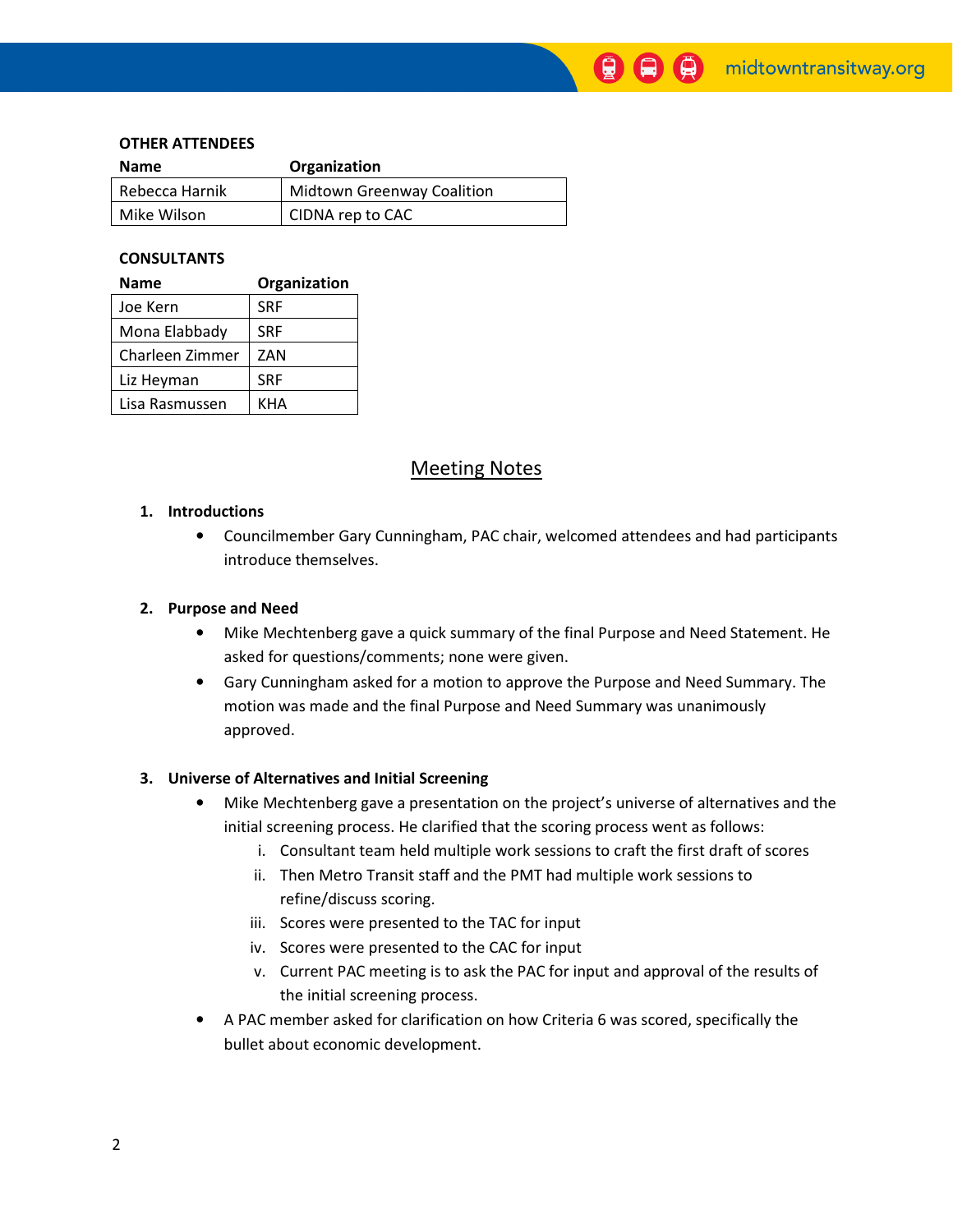- i. Mike Mechtenberg explained the economic development piece was scored on the general perception that the public has regarding the ability of rail modes versus bus modes to attract economic development.
- A PAC member asked why many of the modes scored 'FAIR' for Criteria 2.
	- i. Mike Mechtenberg explained the methodology behind Criteria 2 (# of jobs and residents within ¼ mile and ½ mile of each station). Since Streetcar on Lake has the most stations and no vertical circulation issues, it received a higher score.
- A PAC member wanted to see how the scoring on Nicollet/Central AA compares to scoring for this project. Mike will look into that.
- Mike explained that the Combination Streetcar + BRT alternative will allow the study to assess whether there is enough demand for two transit solutions in the corridor.
	- i. The chair asked how the study could make "apples to apples" comparisons if this alternative is much longer.
	- ii. The CAC representatives stated they were pleased to see this alternative, because they felt it was responsive to community needs/requests.
- A CAC representative asked how the BRT or the Streetcar would interface with existing transit stations. He asked if the PMT had considered extending the BRT line to the existing Belt Line Park and Ride location.
- A PAC member asked if the PMT had looked at a possible location for an OMF.
	- i. It was explained that Nicollet/Central AA is struggling to find a suitable location for an OMF. It was also explained that finding a location for an OMF is part of the later stages of the study.
- The Chair pointed out that if the BRT extension is studied, the PMT should coordinate with City of Saint Paul staff/organizations.
- A PAC member mentioned that he was worried that if the Arterial BRT was built first it use up all the developable space in the corridor, but not develop as intensely as the corridor would if a streetcar line was built. Then, when the streetcar was built, there would be no space for more development.
- Council Member Lilligren commented that he thinks the "story of the corridor," with the connections to other regional transitways, vibrant business corridor, etc., is what will sell this project to the FTA.
- A PAC member asked if Arterial BRT on Lake Street is built, will it preclude a streetcar in the Greenway from ever being built.
	- i. It was explained that this issue will be discussed/analyzed in the study.
- The chair requested that the PMT contact staff in Portland, Oregon to discuss successes/failures of the Portland system.
	- i. Charleen mentioned that Portland is part of a peer city review being conducted through the Nicollet-Central project. The PMT will look at this research.
- A PAC member asked where economic development could occur in the project area.
	- i. Mike Mechtenberg explained that considering the corridor is surrounded by stable residential neighborhoods, he believes that the area between the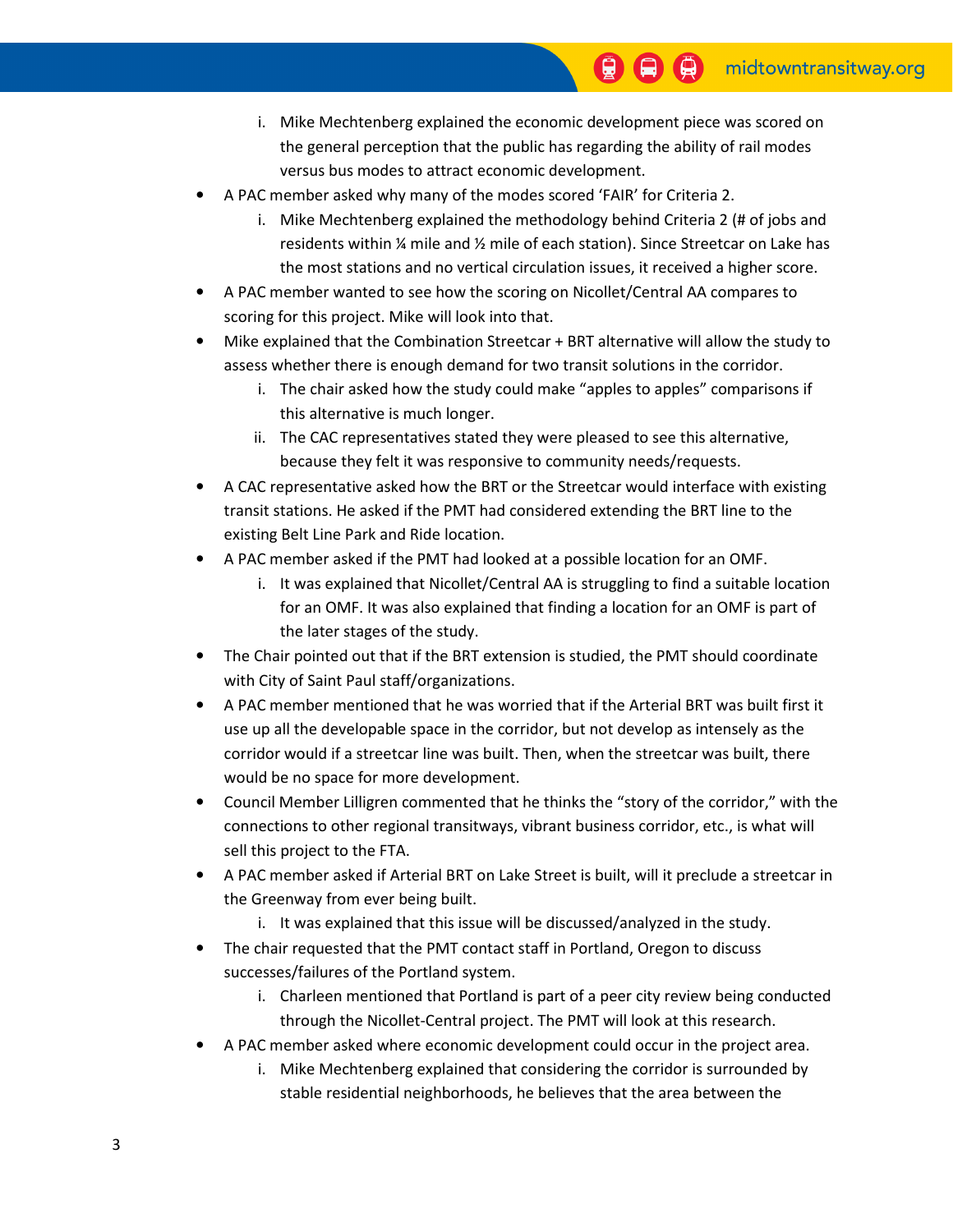Greenway and Lake Street has the greatest potential for increased development.

- Joyce Wisdom pointed out that the rezoning of the Midtown Greenway made some existing industrial uses non-conforming uses. She asked that this issue be considered as the study moves forward.
- Joyce Wisdom said that she believes attention needs to be given to the connections between the Midtown Greenway and Lake Street. She said that they are currently very unwelcoming to both pedestrians and cyclists.
- A PAC member asked if the project will focus on attracting 'moderate income' housing versus affordable or high-end housing.
	- i. It was explained that the FTA likes to see affordable housing as part of a project.
	- ii. It was mentioned that the project will take its cues on land use issues from the many small area plans in the corridor.
- A PAC member asked how much more would a streetcar cost than the Arterial BRT?
	- i. The PMT explained a good range for Arterial BRT is \$4-\$10 million a mile for Arterial BRT and around \$50 million a mile for streetcar.
	- ii. The PAC member asked why the PAC would want so much investment within two blocks, when it could be used in other parts of the region.
	- iii. Another PAC member commented there may be a need for two different types of transit solutions (express service offered in the Greenway versus more local service offered on Lake Street) in this corridor. He said he thinks it makes sense to provide two transit solutions if there are two transit problems.
- A PAC member commented that he didn't see any language addressing EJ populations
	- i. Mike Mechtenberg explained how the Purpose and Need addresses EJ populations.
- A motion was made to accept staff recommendation and narrow the alternatives for further study down to the three recommended alternatives.
	- i. The motion passed unanimously.

## 4. Overview of recommended alignments

- A PAC member asked if the Arterial BRT would exit Lake Street to serve the Hennepin Transit station.
	- i. It was explained that it is currently assumed that the BRT would not leave Lake Street, but this detail is still to be determined.
- Lisa Rasmussen explained that ideally Arterial BRT would have farside stations, because nearside stations slow down traffic.
- The PAC asked that an initial station be added at the intersection with the 35W BRT (Orange Line).
- The chair asked that special consideration be given to the residents/businesses in the "triangle" between the SWLRT line and the Midtown Greenway line as they will be affected by both transit lines.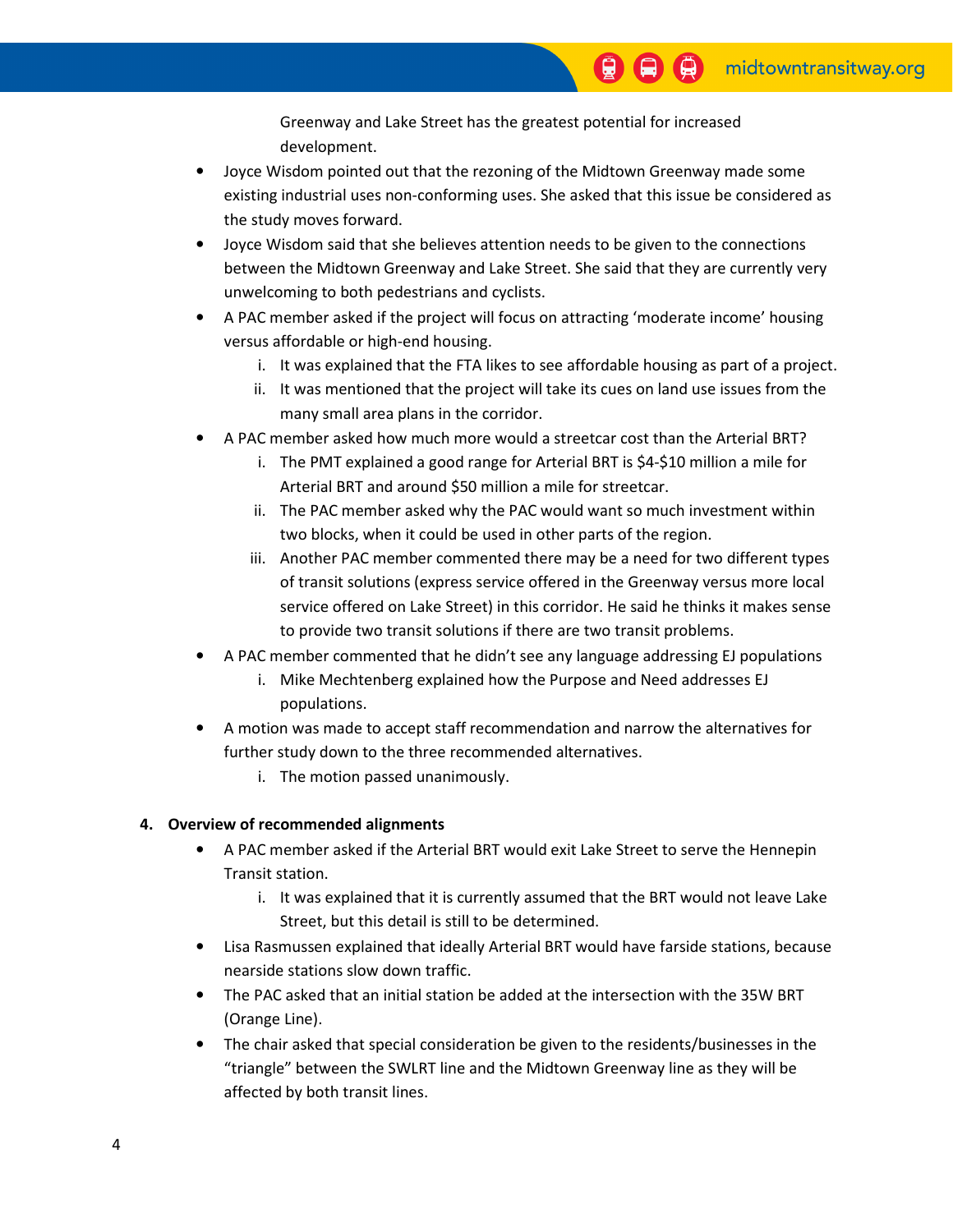## 5. CAC update – Joyce Wisdom and John DeWitt

- The CAC asked for a presentation at the upcoming open houses.
- CAC representative asked what the cost of vertical access would be.
	- i. It was explained that this will be analyzed as part of the study.
- The CAC wanted to know what *other* transit will still exist on Lake Street if any of the alternatives move forward
	- i. It was explained that transit operations for each alternative will be described in the study.
- The CAC wants some type of transit improvements on Lake Street if funding cannot be secured for any of the alternatives.
- The CAC representative asked if there is greater funding available for streetcar or BRT?
	- i. It was explained that funding for both modes would come from the same FTA programs.
- The CAC representative noted that students at MCAD are working on station design concepts.

### 6. Public Meeting and Outreach update

- Charleen explained the proposed agenda/setup for the upcoming public meetings.
	- i. There will be a looping presentation
	- ii. Both Spanish and Somali interpreters will be present
	- iii. The PMT will ask for input on station locations.
	- iv. Flyers were sent out to the CAC, local business, and neighborhood contact lists.
- Rebecca Harnik, the new outreach coordinator for the Midtown Greenway Association, was introduced.
- The chair asked that the PMT keep track of the number of people of color who are attending the public meetings.
	- i. The chair wants a measurable goal regarding outreach to populations (people of color, low income populations) who generally don't attend meetings.
		- o Charleen commented that one way the project is attempting to reach out to these populations is by attending events that are already scheduled in these communities as well as going to these communities for personalized presentations. For example, the meeting at the Mercado Central was very successful for getting feedback from Hispanic business owners.
	- ii. The chair asked for a memo from staff on the how project's outreach efforts will be measured.
	- iii. Ron Lezama commented that he did not think word to the businesses was getting out. He spoke to employees at McDonalds and OfficeMax and they did not know about the project.